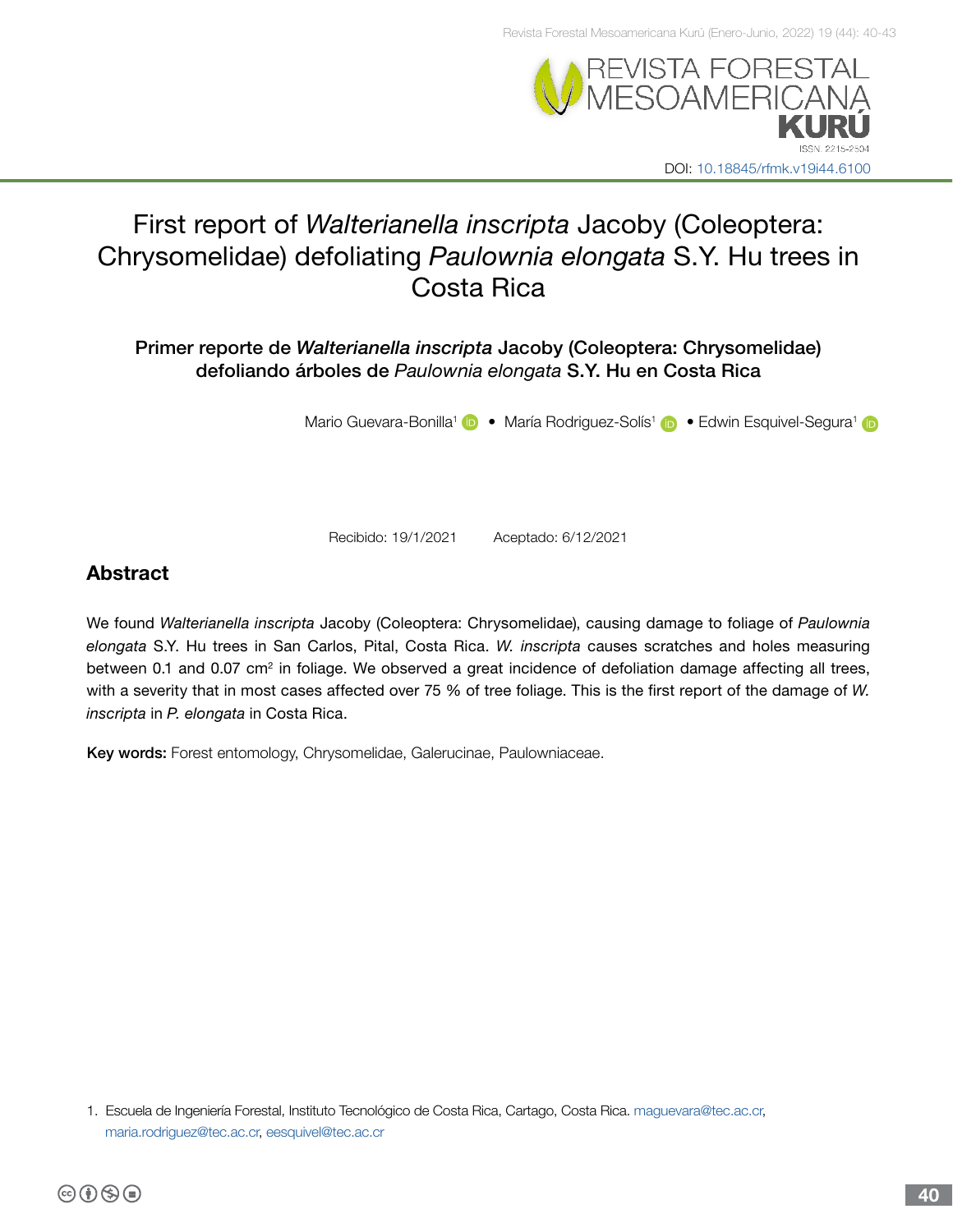# Resumen

Se encontraron individuos de *Walterianella inscripta* Jacoby (Coleoptera: Chrysomelidae), causando daño al follaje de árboles de *Paulownia elongata* S.Y. Hu en San Carlos, Pital, Costa Rica. *W. inscripta* causa rasguños y agujeros que miden entre 0.1 y 0.07 cm<sup>2</sup> en el follaje. Observamos una gran incidencia de daño por defoliación que afecta a todos los árboles, con una severidad que en la mayoría de los casos afectó a más del 75 % del follaje arbóreo . Este es el primer informe del daño de *W. inscripta* en *P. elongata* en Costa Rica.

Palabras clave: Entomología forestal, Chrysomelidae, Galerucinae, Paulowniaceae.

## Introduction

The species of the family Chrysomelidae are some of the most common beetles in the world. Most members of this family feed on the leaves of plants, both in their adult and larval stages. Specifically, adult individuals of the subfamily Galerucinae are considered skeletonizing leaf beetles since they only eat the tender parts of the leaf, leaving the skeleton of the veins [\[1](#page-3-0)].

Within the family Galerucinae is the genus *Walterianella* that has been reported causing total tree defoliation in *Tabebuia rosea* (Bertol.) DC. and *Tectona grandis* L. f. However, there are no additional reports on other species of trees [\[2\]](#page-3-0).

Trees of the genus *Paulownia* belong to the family Paulowniaceae, order Lamiales. This genus comprises seventeen species, seven of which are native to China [[3](#page-3-0)]. Of these species, the most commonly used in forest projects are *P. elongata* S. Y. Hu, *P. fortunei* and *P. kawakamii* due to their fast growth, particularly during the first months of development [\[4](#page-3-0)], and their great adaptability to a wide range of soil and weather conditions [\[5\]](#page-3-0).

The introduction of *P. elongata* into Costa Rica for commercial purposes started in 2016, with the main objective of producing sawmill wood and finished products. It is established as a monoculture and as a shade tree for coffee crops. However, there are limited technical and scientific information on its growth in different soil types, neither reports about pests and diseases.

Ten months after plantation establishment we discovered foliage damage in several trees and the damage agent was unknown until then. The objective of this paper was to report the presence of *Walterianella inscripta* Jacoby defoliating *P. elongata* trees.

# Materials and methods

The plantation is located in the Province of Alajuela, San Carlos, Canton, District of Pital (10° 26 37.91 N y 84° 16 16.52 O"). The mean annual rainfall ranges from 3000 to 4000 mm, with a mean annual temperature of 25° C [[6](#page-3-0)]. The trees were established in October 2019, with a distance between 4 x 4 meters. In August 2020, assessed trees presented a mean diameter of 10.3 cm, and their heights ranged from 7 to 9 meters.

Adult individuals were randomly collected, and then sent for taxonomic identification to the Coleoptera expert. In addition, individuals in the instar of egg, and damaged leaves were collected for an adequate description. The average size of the damages was measured by means of digital pictures. 100 damage samples were measured using the image scientific processor software, ImageJ, version 1.52 [[7](#page-3-0)].

Also, the incidence rate (I) (equation 1) and severity average rate (IPS) of the attack (equation 2) were determined, according to the methodology proposed by [\[8\]](#page-3-0).

$$
I = \frac{Total\ sick\ trees}{Total\ sampled\ trees} * 100 \tag{1}
$$

$$
IPS = \frac{\sum (Category Level * Frequency)}{Total assessed units} * 100
$$
 (2)

To assess severity, four categories were used with regard to affected foliage rate (Category A=0.1-25.0; B=26.0- 50.0; C=51.0-75.0; D=76.0-100.0).

#### Results and discussion

Adult individuals were identified by taxonomic keys as *Walterianella inscripta* Jacoby (Coleoptera: Chrysomelidae). The eggs of this species are yellow, long and oblong (Fig 1A). The adult presents yellow antennae, where the last four segments are black; the body is ovalshaped; elytra are yellow with two brown cross bands; one of them at the base (with four oval yellowish spots) and another in the middle of the body (Figs 1B and 1C) [\[2,9\]](#page-3-0).

The damage is caused by adult individuals of *W. inscripta* when feeding from parenchyma of the leaves of *P. elongata*, producing scratches and holes with an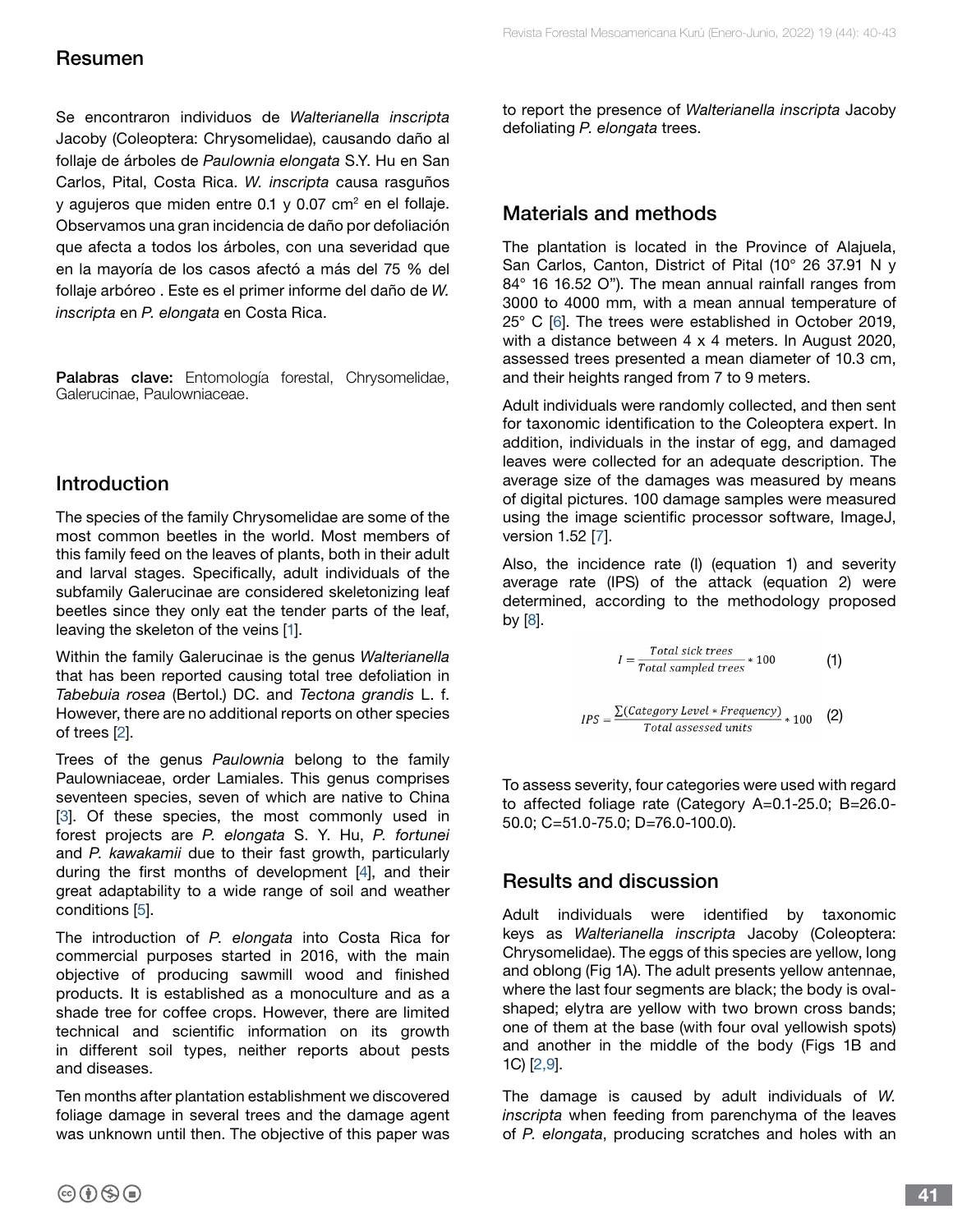

Figure 1. *Walterianella inscripta* Jacoby (Coleoptera: Chrysomelidae). (a). Eggs. (b-c). Adult. (d). Damage to trees of *Paulownia elongata* S.Y. Hu, (e) Pattern of defoliation Pital, San Carlos, Costa Rica.

Figura 1. *Walterianella inscripta* Jacoby (Coleoptera: Chrysomelidae). (El). Huevos. (antes de Cristo). Adulto (D). Daños a árboles de *Paulownia elongata*  S.Y. Hu, (e) Patrón de defoliación Pital, San Carlos, Costa Rica.

area ranging from 0.1 to 0.07  $cm<sup>2</sup>$  (Fig 1D). The damage incidence rate was 100%, and a Severity Average Rate of 79 % (D category) is shown.

According to [\[2\]](#page-3-0), the highest activity of these individuals occurs during daytime and rainy months of August and September. In Costa Rica, adults of *Walterianella* sp. have been reported to cause scratches in the upper cuticle and parenchyma of *T. grandis* leaves; the extent of damage in a single leaf can cause its death and fall [\[10-12](#page-3-0)] which affects a decreased growth rate, and thus a reduced timber productivity.

#### **Conclusions**

This is the first report on *Walterianella inscripta* causing damage to the species *Paulownia elongata*, in Costa Rica. Due to the severity of the damages, research on the population dynamics of *W. inscripta*, including its biology and behavior are required to support further studies for an accurate management of this species in Paulownia.

#### Acknowledgements

We are thankful to Xiomara Murillo Phillips for allowing us to establish the trees on her property. We also thank the School of Forest Engineering (TEC), Technological Institute of Costa Rica for the financial support in the identification of the specimens, and to Ángel Solís Blanco, Biologist, for identifying the specimens.

## **Referencias**

- [1] P. E. Hanson. Insects and other arthropods of tropical America. Ithaca, New York, EE.UU, Cornell University Press, 2016.
- [2] D. Cibrián. Manual para la identificación y manejo de plagas en plantaciones forestales comerciales. Chapingo, Texcoco, Edo. de México. México, 2013.
- [3] D. Hong, H. Yang, C. Jin, and N. Holmgren, "Scrophulariaceae." In Flora of China. ZY Wu and PH Raven (Eds.) Beijing, Science Press. 1998, pp. 1–212,.
- [4] M. Lucas Borja, et al., "Paulonia (*Paulownia elongata x foutunei*) cultivation to obtain wood and biomass in Castilla-La Mancha, Spain: first results," Foresta España, n.os 47-48 pp.106-110 ISSN : 1575-2356, 2010.
- [5] A. T. Skwiercz, A. Zapalowska, W. Litwinczuk, T. Stefanovska, C. Puchalski, "Plant parasitic nematodes on *Paulownia tomentosa* in Poland," Prepints, Vol. 1, pp. 1-14, 2020. doi: 10.20944/preprints202001.0047.v1
- [6] A. Tapia, "IMN Precipitación media CRTM05". In Atlas Digital de Costa Rica [DVD] E. Ortiz-Malavassi (Ed.) Escuela de Ingeniería Forestal, Cartago, Costa Rica, 2014.
- [7] C. A. Schneider, W. S. Rasband, and K. W. Eliceiri, "NIH Image to ImageJ: 25 years of image analysis," Nature methods,